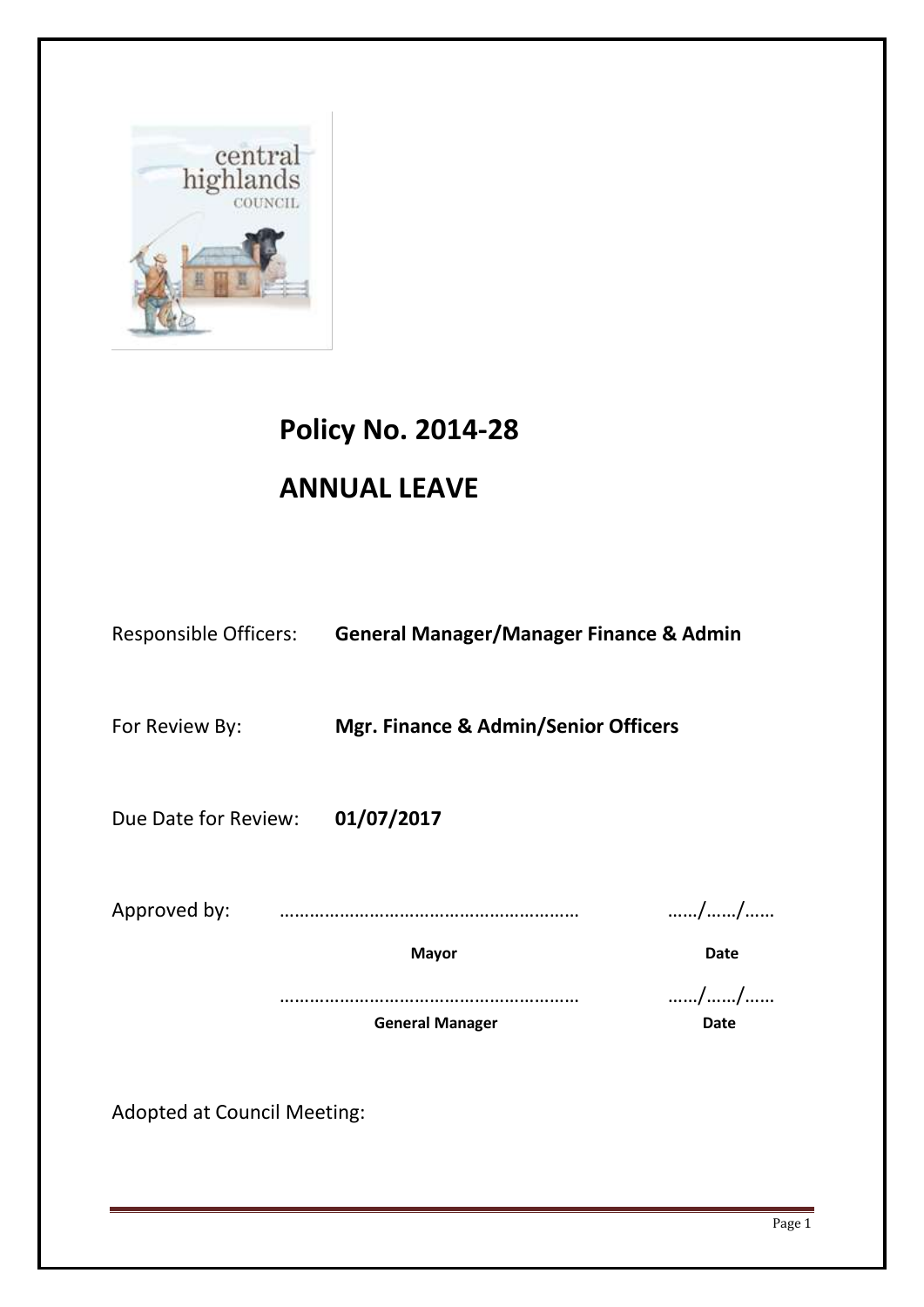| Intent:        | To detail current provisions in relation to annual leave          |
|----------------|-------------------------------------------------------------------|
| Date Approved: | 12 June 2014                                                      |
| For Review by: | 1 July 2017                                                       |
|                | <b>Governing Provisions:</b> Local Government Industry Award 2010 |
|                | Central Highlands Enterprise Agreement 2014                       |
|                | Fair Work Act 2009                                                |

## **BACKGROUND**

Annual Leave Entitlements are governed under the abovementioned provisions.

## **POLICY**

Annual leave should be taken within 12 months of becoming due unless mutually agreed otherwise.

Annual Leave balances should ideally not exceed six weeks for any individual.

Should the annual leave accumulation exceed 8 weeks the employee may be requested to take their annual leave in accordance with the Enterprise Agreement.

Annual Leave and Long Service Leave is not to be taken in the same year, except with the permission of the General Manager.

Employees will be required to take leave during the Christmas-New Year shutdown period unless notified otherwise.

#### **Leave in Advance and Leave without Pay**

Leave in advance and leave without pay may only be granted with the written approval of the General Manager.

#### **Payment in-lieu for Annual Leave**

Payment in-lieu of taking of annual leave may be considered but only in exceptional circumstances and with the written approval of the General Manager and must be in accordance with the Enterprise Agreement. An application must be in writing to the General Manager stating the exceptional circumstances.

## **PROCEDURE**

#### **Annual Leave Provisions**

Employees will be asked by their Manager to indicate their preferences for leave over a twelve month period.

The program for annual leave will be regularly reviewed by the Manager and Annual Leave arrangements will be confirmed or rescheduled as necessary.